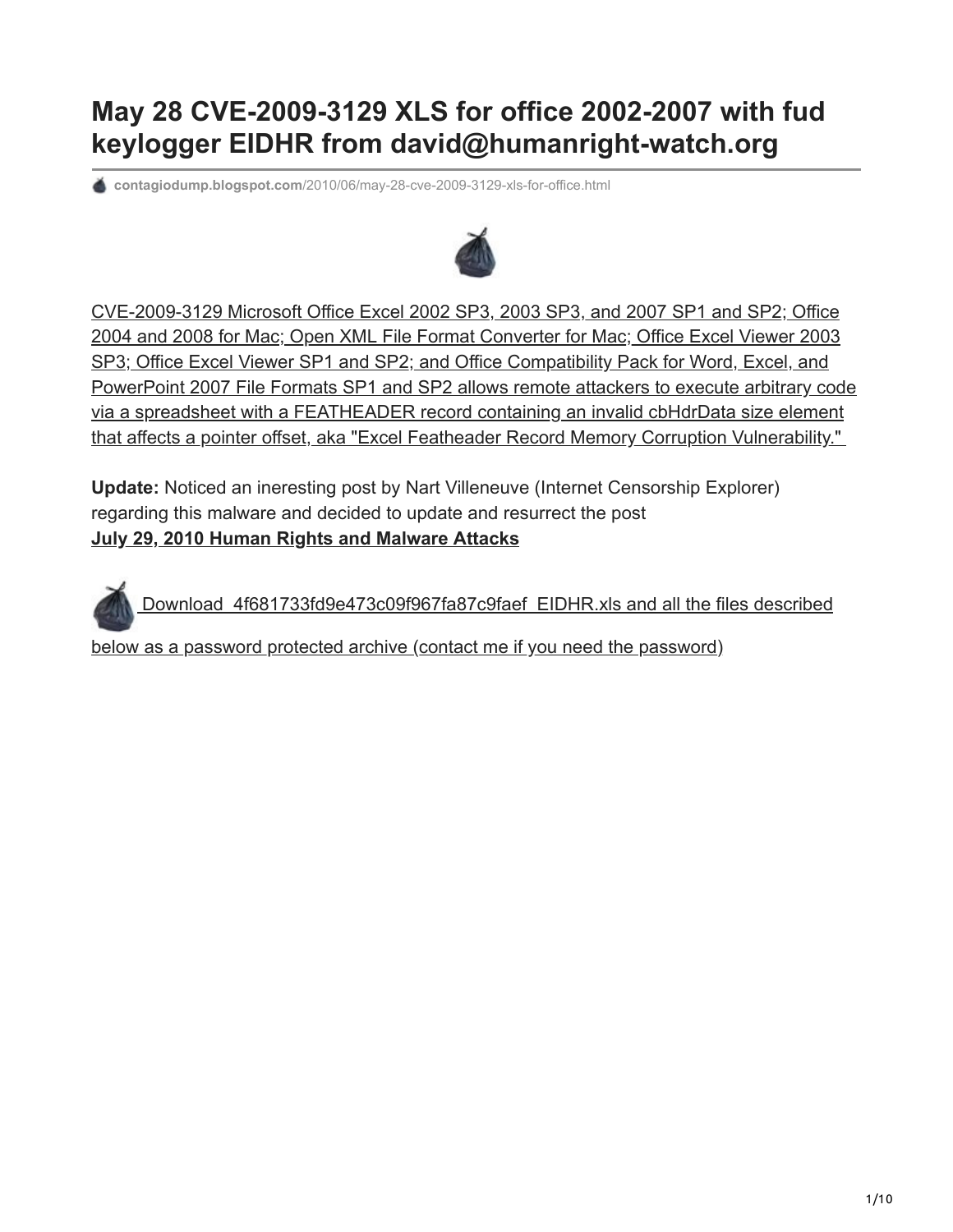| Mill EDHRAE - Message (HTML)<br>$\sim$<br>٠<br>ы                                                                                                                                                                                                                                                                 | $-0.1$                                  |
|------------------------------------------------------------------------------------------------------------------------------------------------------------------------------------------------------------------------------------------------------------------------------------------------------------------|-----------------------------------------|
| Add-Ins<br>Message                                                                                                                                                                                                                                                                                               | œ                                       |
| <b>PA</b> Find<br><b>BS</b> Safe Lists<br>h Related<br>Reply<br>Create<br>Other<br>Block<br>Categorize Follow Mark as<br>Porward<br>Delete<br>Reply<br>Mot Junk<br>Select v<br>to All<br>Folder *<br>Rule Actions<br>Sender<br>$Up =$<br>Unread<br>Junk E-mail G<br>Ta.<br>Actions<br>Options<br>Find<br>Respond | η<br>F<br>Send to<br>OneNote<br>OneNote |
| david@humanright-watch.org on behalf of 張英 [info@eurohua.com]<br>Sent: Fri S/28/2010 2:31 AM<br>From:<br>Ta:<br>Co<br>Subject:<br>直径 EIDHRI看目<br>Message 3 EIDHRab (63 KB)                                                                                                                                       |                                         |
|                                                                                                                                                                                                                                                                                                                  | ۰                                       |
| 請信<br>開於EIDEB股清人雄項目我詳細咨詢了股盟的印发,為了使申請能順利通過,還須補充一查资料,具個交科項目和內容概要部附在後面了,現<br>各位期刊:                                                                                                                                                                                                                                  |                                         |
| 張雄                                                                                                                                                                                                                                                                                                               |                                         |
| From: SHADE Simon (RELEX-BEDINO)<br>Sent: Monday, May 24, 2010 6:15 PM<br>Subject: FM: EDHR IEEE 2: 15                                                                                                                                                                                                           |                                         |
| 大家好。                                                                                                                                                                                                                                                                                                             |                                         |
| 欧军视在有一个红华的项目在水。项目的目的在于变动情动人权的项目,项重的模糊像广泛。大家可以离其危感兴趣的朋友分享这个信息。                                                                                                                                                                                                                                                    |                                         |
| 项目活动的主题                                                                                                                                                                                                                                                                                                          |                                         |
| 具有认下水面的计划子会受到优先专出。                                                                                                                                                                                                                                                                                               |                                         |
| 1. 思考自由, 养教自由和他仰自由的权利                                                                                                                                                                                                                                                                                            |                                         |
| 2. 百论和我达的自由、包修艺术和文化的表达、但思和与通的权利、包修委员自由、反对非查和用语自由                                                                                                                                                                                                                                                                 |                                         |
| 3. 和平集会和幼社自由的权利, 包括建立和参加工会的权利                                                                                                                                                                                                                                                                                    |                                         |
| 4. 在一些被内在由行动的权利。高开任何因素(依頼本因)和因则本因的权利                                                                                                                                                                                                                                                                             |                                         |
|                                                                                                                                                                                                                                                                                                                  |                                         |
| 提出地位<br><b>范目感动可以包括从监督。但事,公开信息,偏离意识影响力通信,培训以及与利益优美香叶语等一系列用式。最终目标都是为了偏离刑事国的公民社会组织对目主义。</b>                                                                                                                                                                                                                        |                                         |
| 京日的变动单模最低为15万款元。最高为130万数元。京日的延续时间应不少于18个月,但不超过1年,以较早要的是附件中的京日想导、首先商奖提交一个同班的 <b>项目概念书</b> 、申请的最<br>后期限是6月15日, 项目申请时要填写档案中的Annex A.B.C 等表格。                                                                                                                                                                        |                                         |
| 中语有同种方法:                                                                                                                                                                                                                                                                                                         |                                         |
| 1. 通过FADOR系统按照中语。加加 Oec.estops.ex/estopeddicelineary/cas/pador/index.en.html                                                                                                                                                                                                                                     |                                         |
| 2. 成時申請所需的項目概念书以及表格4,8,0新往如下抽出:                                                                                                                                                                                                                                                                                  |                                         |
| 部務機能                                                                                                                                                                                                                                                                                                             |                                         |
| <b>Duropege</b> Commission<br>Sumpoled Co-operation Office                                                                                                                                                                                                                                                       |                                         |
| Unit F4 - Finances, Contracts and Audit for thematic budget lines                                                                                                                                                                                                                                                |                                         |
| Call for Proposals Sector                                                                                                                                                                                                                                                                                        |                                         |
| Office 1.41 03/154                                                                                                                                                                                                                                                                                               |                                         |
| B - 1049 Emanda                                                                                                                                                                                                                                                                                                  |                                         |
| <b>BELGEIM</b>                                                                                                                                                                                                                                                                                                   |                                         |
| 快適推進                                                                                                                                                                                                                                                                                                             |                                         |

From: david@humanright-watch.org [mailto:david@humanright-watch.org] On Behalf Of ?? Sent: Friday, May 28, 2010 2:31 AM To: XXXXXX Subject: 關於EIDHR項目

諸位

關於EIDHR歐洲人權項目我詳細咨詢了歐盟的朋友,爲了使申請能順利通過,還須補充一些資 料,具體資料項目和内容概要都附在後面了,祝各位順利。 張英

From: SHARPE Simon (RELEX-BEIJING) Sent: Monday, May 24, 2010 6:15 PM Subject: FW: EIDHR 项目征求书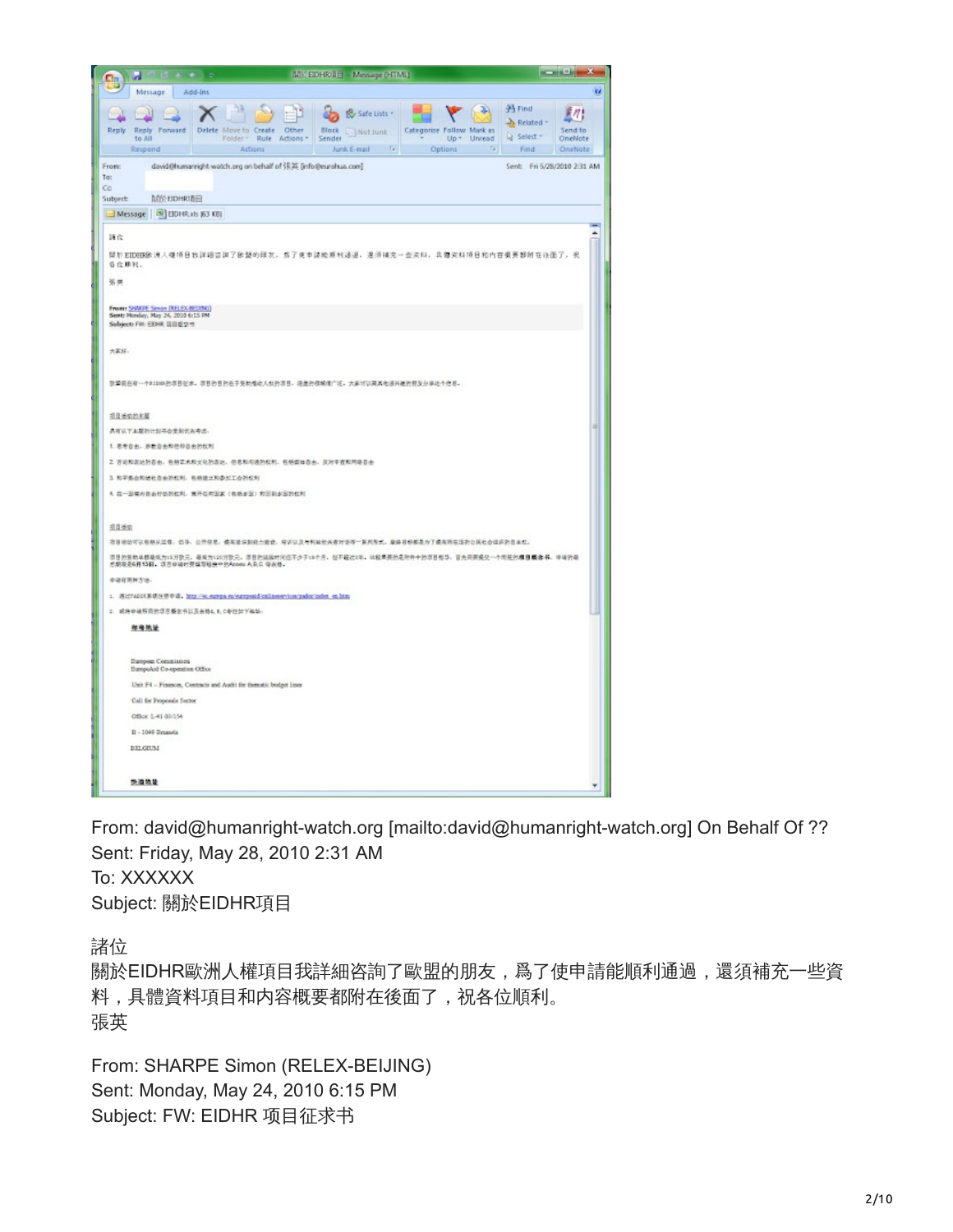大家好:

欧盟现在有一个EIDHR的项目征求。项目的目的在于资助推动人权的项目,涵盖的领域很广 泛。大家可以跟其他感兴趣的朋友分享这个信息。

项目活动的主题

具有以下主题的计划书会受到优先考虑:

1. 思考自由,宗教自由和信仰自由的权利

2. 言论和表达的自由, 包括艺术和文化的表达, 信息和沟通的权利, 包括媒体自由, 反对审查 和网络自由

3. 和平集会和结社自由的权利,包括建立和参加工会的权利

4. 在一国境内自由行动的权利, 离开任何国家(包括本国)和回到本国的权利

项目活动

项目活动可以包括从监督,倡导,公开信息,提高意识到能力建设,培训以及与利益攸关者对话 等一系列形式。最终目标都是为了提高所在国的公民社会组织的自主权。

项目的资助总额最低为15万欧元,最高为120万欧元。项目的延续时间应不少于18个月,但不超 过3年。比较重要的是附件中的项目指导,首先需要提交一个简短的项目概念书,申请的最后期 限是6月15日。项目申请时要填写链接中的Annex A,B,C 等表格。

申请有两种方法:

1. 通过PADOR系统注册申请。

http://ec.europa.eu/europeaid/onlineservices/pador/index\_en.htm

2. 或将申请所需的项目概念书以及表格A,B,C寄往如下地址:

邮寄地址

European Commission

EuropeAid Co-operation Office

Unit F4 – Finances, Contracts and Audit for thematic budget lines

Call for Proposals Sector

Office: L-41 03/154

B - 1049 Brussels

BELGIUM

快递地址

European Commission

EuropeAid Cooperation Office

Unit F4 – Finances, Contracts and Audit for thematic budget lines

Call for Proposals Sector

Office: L-41 03/154

 Central Mail Service Avenue du Bourget 1

B-1140 Brussels (Evère)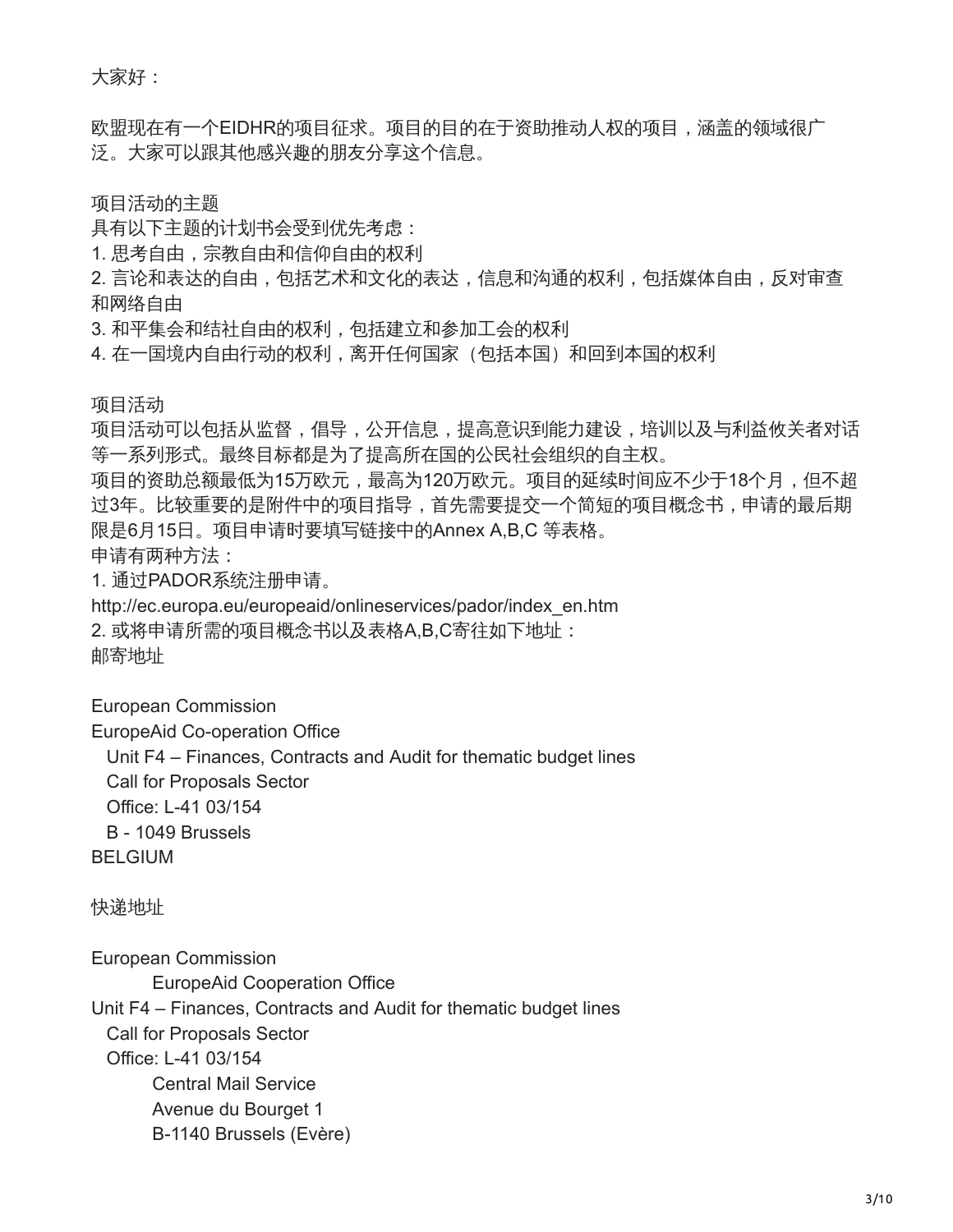### BELGIUM

关于项目的具体内容在https://webgate.ec.europa.eu/europeaid/onlineservices/index.cfm? do=publi.welcome&nbPubliList=15&orderby=upd&orderbyad=Desc&searchtype=RS&aofr=126352 如果需要更多的信息,请随时与我们联系。谢谢!

欧盟驻华代表团夏明 See machine translation in the end

**Headers** 

Received: (qmail 3230 invoked from network); 28 May 2010 06:31:58 -0000 Received: from static-ip-251-116-134-202.rev.dyxnet.com (HELO mx02.diaocha8.com) (202.134.116.251) by XXXXXXXXXXXXXXXXXXX with SMTP; 28 May 2010 06:31:58 -0000 Received: from sppfszwr (unknown [180.98.74.10]) by mx02.diaocha8.com (EMOS V1.5 (Postfix)) with ESMTPA id 37B71109A81 for Reply-To: Sender: david@humanright-watch.org Message-ID: From: =?utf-8?B?5by16Iux?= To: XXXXXXXXXXXXXX Subject: =?utf-8?B?6Zec5pa8RUlESFLpoIXnm64=?= Date: Fri, 28 May 2010 14:31:10 +0800

Hostname: 180.98.74.10 ISP: CHINANET jiangsu province network Organization: CHINANET jiangsu province network State/Region: Jiangsu City: Suzhou [AS4134](http://www.robtex.com/as/as4134.html)

- File EIDHR.xls received on 2010.06.02 04:13:50 (UTC) [http://www.virustotal.com/analisis/8b8960a855603393190152439c64ac9fd16655b304d472ecb](http://www.virustotal.com/analisis/8b8960a855603393190152439c64ac9fd16655b304d472ecb83422900369a266-1275452030) 83422900369a266-1275452030 Result: 17/41 (41.47%) a-squared 5.0.0.26 2010.06.02 Trojan-Dropper.MSExcel.Agent!IK AntiVir 8.2.1.242 2010.06.01 TR/Drop.MSExcel.Agent.BC Antiy-AVL 2.0.3.7 2010.06.01 Trojan/MSExcel.Agent Authentium 5.2.0.5 2010.06.02 MSExcel/Dropper.B!Camelot BitDefender 7.2 2010.06.02 Exploit.D-Encrypted.Gen F-Secure 9.0.15370.0 2010.06.02 Exploit.D-Encrypted.Gen GData 21 2010.06.02 Exploit.D-Encrypted.Gen Ikarus T3.1.1.84.0 2010.06.02 Trojan-Dropper.MSExcel.Agent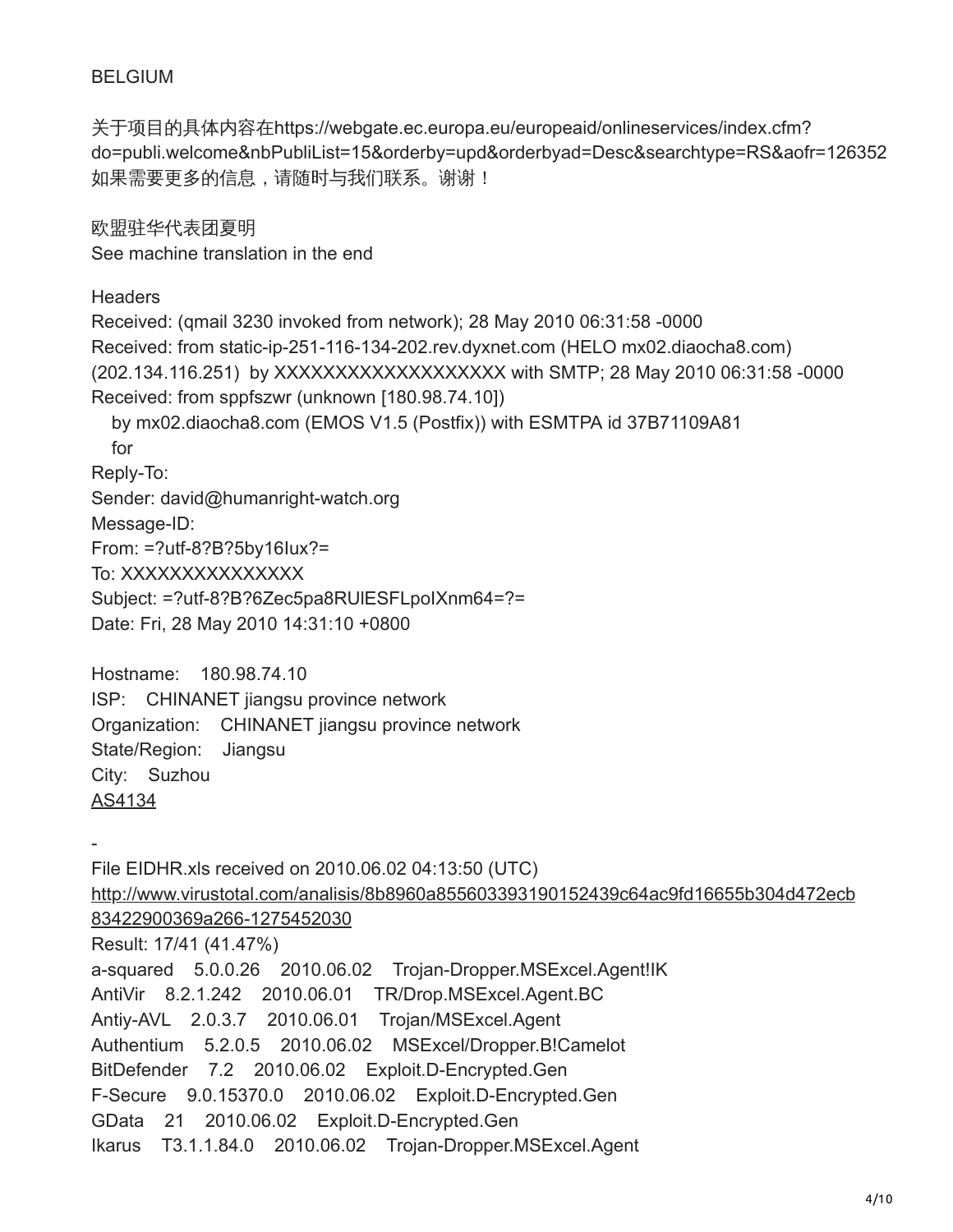```
Jiangmin 13.0.900 2010.05.31 Heur:Exploit.CVE-2009-3129
Kaspersky 7.0.0.125 2010.06.02 Trojan-Dropper.MSExcel.Agent.bc
McAfee-GW-Edition 2010.1 2010.06.02 
Heuristic.BehavesLike.Exploit.X97.CodeExec.EBEB
Norman 6.04.12 2010.06.01 ShellCode.B
nProtect 2010-06-01.02 2010.06.01 Exploit.D-Encrypted.Gen
PCTools 7.0.3.5 2010.06.02 HeurEngine.MaliciousExploit
Symantec 20101.1.0.89 2010.06.02 Bloodhound.Exploit.306
TrendMicro 9.120.0.1004 2010.06.02 TROJ_MDROPR.MRV
TrendMicro-HouseCall 9.120.0.1004 2010.06.02 TROJ_MDROPR.MRV
Additional information
File size: 64166 bytes
MD5...: 4f681733fd9e473c09f967fa87c9faef
```
Excel successfully opens, displaying hello, and a Chinese font set as default. The properties show that it was created on a Lenovo (Beijing) Limited laptop.

|                     | Microsoft Excel - set.xls                           |    |              |                                                                                                                                                                                                                                                                                                                                                                                                                                                                                  |                          |                                            |     |              |  |   |                                 |
|---------------------|-----------------------------------------------------|----|--------------|----------------------------------------------------------------------------------------------------------------------------------------------------------------------------------------------------------------------------------------------------------------------------------------------------------------------------------------------------------------------------------------------------------------------------------------------------------------------------------|--------------------------|--------------------------------------------|-----|--------------|--|---|---------------------------------|
|                     | File Edit View Insert Format Tools Data Window Help |    |              |                                                                                                                                                                                                                                                                                                                                                                                                                                                                                  |                          |                                            |     |              |  |   |                                 |
|                     |                                                     |    |              | $\  \mathbf{1} \otimes \mathbf{1} \otimes \mathbf{1} \otimes \mathbf{2} \  \mathbf{1} \otimes \mathbf{1} \otimes \mathbf{1} \otimes \mathbf{1} \otimes \mathbf{1} \otimes \mathbf{1} \otimes \mathbf{1} \otimes \mathbf{1} \otimes \mathbf{1} \otimes \mathbf{1} \otimes \mathbf{1} \otimes \mathbf{1} \otimes \mathbf{1} \otimes \mathbf{1} \otimes \mathbf{1} \otimes \mathbf{1} \otimes \mathbf{1} \otimes \mathbf{1} \otimes \mathbf{1} \otimes \mathbf{1} \otimes \mathbf{$ |                          |                                            |     |              |  |   | $\bullet$ 11 $\bullet$ <b>B</b> |
|                     | E4<br>$ \hbar$<br>٠                                 |    |              |                                                                                                                                                                                                                                                                                                                                                                                                                                                                                  |                          |                                            |     |              |  |   |                                 |
|                     | A                                                   | B. | $\mathbb{C}$ | D                                                                                                                                                                                                                                                                                                                                                                                                                                                                                | E                        | F                                          | G   | H            |  | J | K                               |
| $\mathbf{1}$        | hello                                               |    |              |                                                                                                                                                                                                                                                                                                                                                                                                                                                                                  |                          |                                            |     |              |  |   |                                 |
| $\overline{c}$      |                                                     |    |              | set.xls Properties                                                                                                                                                                                                                                                                                                                                                                                                                                                               |                          |                                            |     | $\mathbf{x}$ |  |   |                                 |
| 3                   |                                                     |    |              |                                                                                                                                                                                                                                                                                                                                                                                                                                                                                  |                          | General Summary Statistics Contents Custom |     |              |  |   |                                 |
| $\overline{4}$<br>5 |                                                     |    |              | Title:                                                                                                                                                                                                                                                                                                                                                                                                                                                                           |                          |                                            |     |              |  |   |                                 |
| $\overline{6}$      |                                                     |    |              | Subject:                                                                                                                                                                                                                                                                                                                                                                                                                                                                         |                          |                                            |     |              |  |   |                                 |
| 7                   |                                                     |    |              | Author:                                                                                                                                                                                                                                                                                                                                                                                                                                                                          | Lenovo User              |                                            |     |              |  |   |                                 |
| 8                   |                                                     |    |              |                                                                                                                                                                                                                                                                                                                                                                                                                                                                                  |                          |                                            |     |              |  |   |                                 |
| 9                   |                                                     |    |              | Manager:                                                                                                                                                                                                                                                                                                                                                                                                                                                                         |                          |                                            |     |              |  |   |                                 |
| 10                  |                                                     |    |              | Company:                                                                                                                                                                                                                                                                                                                                                                                                                                                                         | Lenovo (Beijing) Limited |                                            |     |              |  |   |                                 |
| 11                  |                                                     |    |              | Category:                                                                                                                                                                                                                                                                                                                                                                                                                                                                        |                          |                                            |     |              |  |   |                                 |
| 12                  |                                                     |    |              | Keywords:                                                                                                                                                                                                                                                                                                                                                                                                                                                                        |                          |                                            |     |              |  |   |                                 |
| 13                  |                                                     |    |              |                                                                                                                                                                                                                                                                                                                                                                                                                                                                                  |                          |                                            |     |              |  |   |                                 |
| 14                  |                                                     |    |              | Comments:                                                                                                                                                                                                                                                                                                                                                                                                                                                                        |                          |                                            |     |              |  |   |                                 |
| 15 <sub>15</sub>    |                                                     |    |              |                                                                                                                                                                                                                                                                                                                                                                                                                                                                                  |                          |                                            |     |              |  |   |                                 |
| 16<br>17            |                                                     |    |              | Hyperlink<br>base:                                                                                                                                                                                                                                                                                                                                                                                                                                                               |                          |                                            |     |              |  |   |                                 |
| 18                  |                                                     |    |              | Template:                                                                                                                                                                                                                                                                                                                                                                                                                                                                        |                          |                                            |     |              |  |   |                                 |
| 19                  |                                                     |    |              | Save preview picture                                                                                                                                                                                                                                                                                                                                                                                                                                                             |                          |                                            |     |              |  |   |                                 |
| 20                  |                                                     |    |              |                                                                                                                                                                                                                                                                                                                                                                                                                                                                                  |                          |                                            |     |              |  |   |                                 |
| 21                  |                                                     |    |              |                                                                                                                                                                                                                                                                                                                                                                                                                                                                                  |                          |                                            | OK. | Cancel       |  |   |                                 |
| 22                  |                                                     |    |              |                                                                                                                                                                                                                                                                                                                                                                                                                                                                                  |                          |                                            |     |              |  |   |                                 |
| 23 <sup>°</sup>     |                                                     |    |              |                                                                                                                                                                                                                                                                                                                                                                                                                                                                                  |                          |                                            |     |              |  |   |                                 |

#### **Files created**

1. D52EF63FDC5C5452D9DA23BD6D4BF0F5 %userprofile%\Local Settings\Temp\1001.tmp11kb 0/41 Virustotal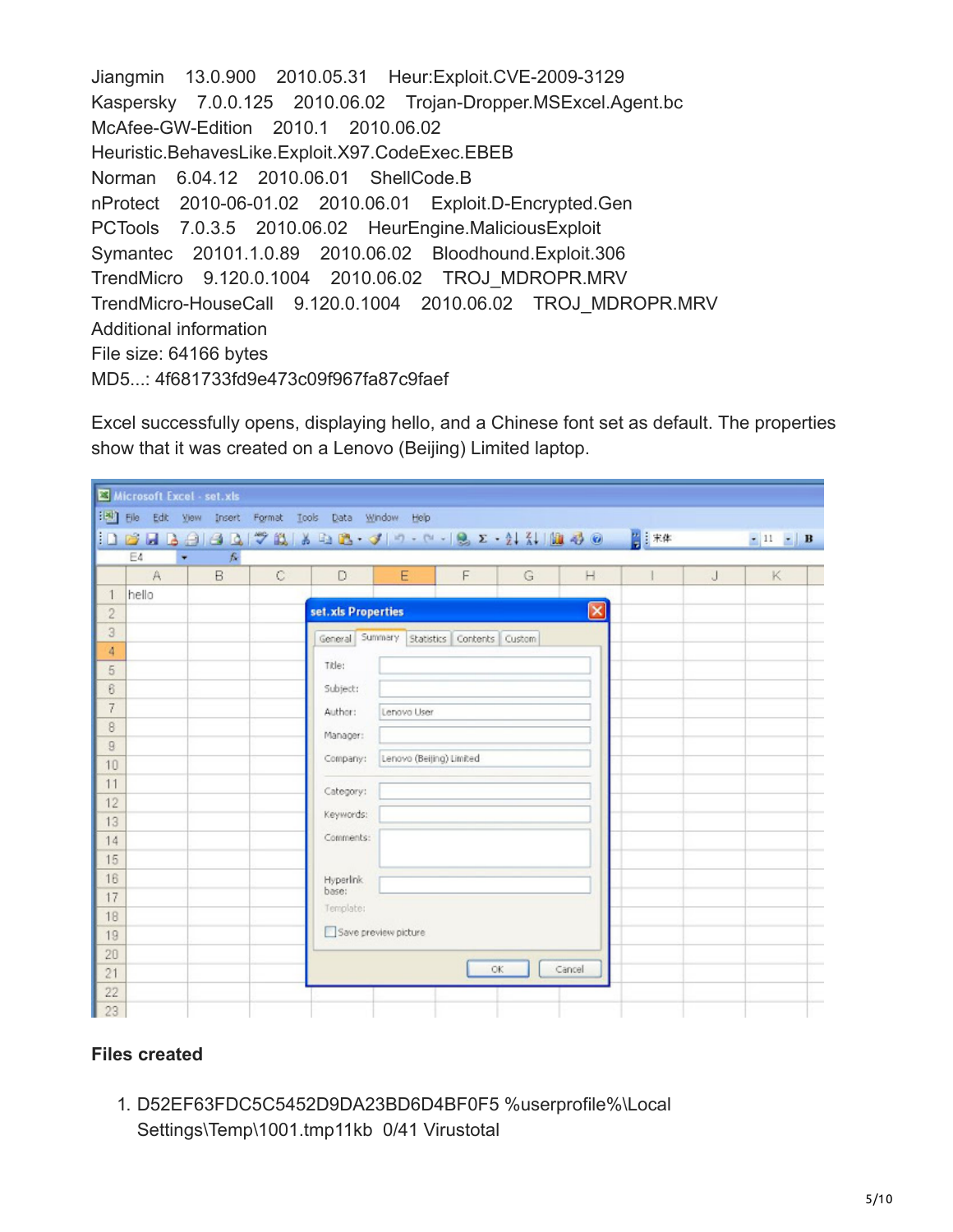- 2. D52EF63FDC5C5452D9DA23BD6D4BF0F5 C:\WINDOWS\ntshrui.dll 11kb 0/41 **Virustotal**
- 3. A363ABE09A44176386C50EE887359270 %userprofile%\Local Settings\Temp\set.xls 17kb -clean spreadsheet you see above



Upon reboot, it is copied to system32 as well

File: **ntshrui.dll** MD5: d52ef63fdc5c5452d9da23bd6d4bf0f5 Size: 10720

| Handle, | Owner, | Object,                                                       |
|---------|--------|---------------------------------------------------------------|
|         |        | 0x01710000 1660: explorer.exe C:\WINDOWS\ntshrui.dll          |
|         |        | 0x76990000 1660: explorer.exe C:\WINDOWS\system32\ntshrui.dll |

Virustotal

[http://www.virustotal.com/analisis/accaf7b5ca9d35fe9c7e8442fc7baeaaeef5702d3c6552](http://www.virustotal.com/analisis/accaf7b5ca9d35fe9c7e8442fc7baeaaeef5702d3c65522314edf3e0495ed398-1275476466) 2314edf3e0495ed398-1275476466 File ntshrui.dll received on 2010.06.02 11:01:06 (UTC) Result: 0/41 (0%) Additional information File size: 10720 bytes MD5...: d52ef63fdc5c5452d9da23bd6d4bf0f5

The file ntshrui.dll is digitally signed - signature is invalid

JinDiQIAO@hotmail.com

Certificate is issued by Root Agency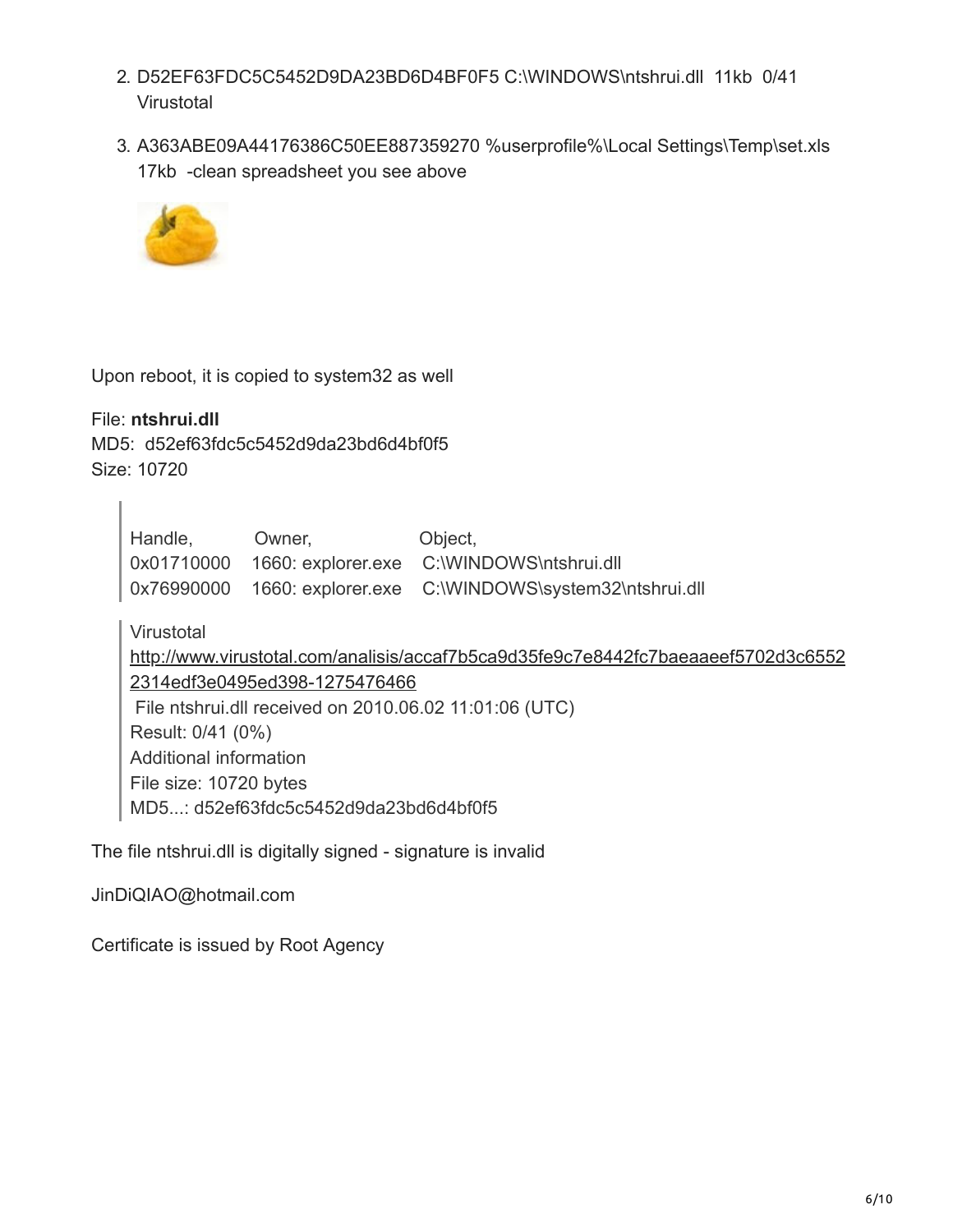

TCP Traffic to **117.85.151.96:3460 360liveupdate.com**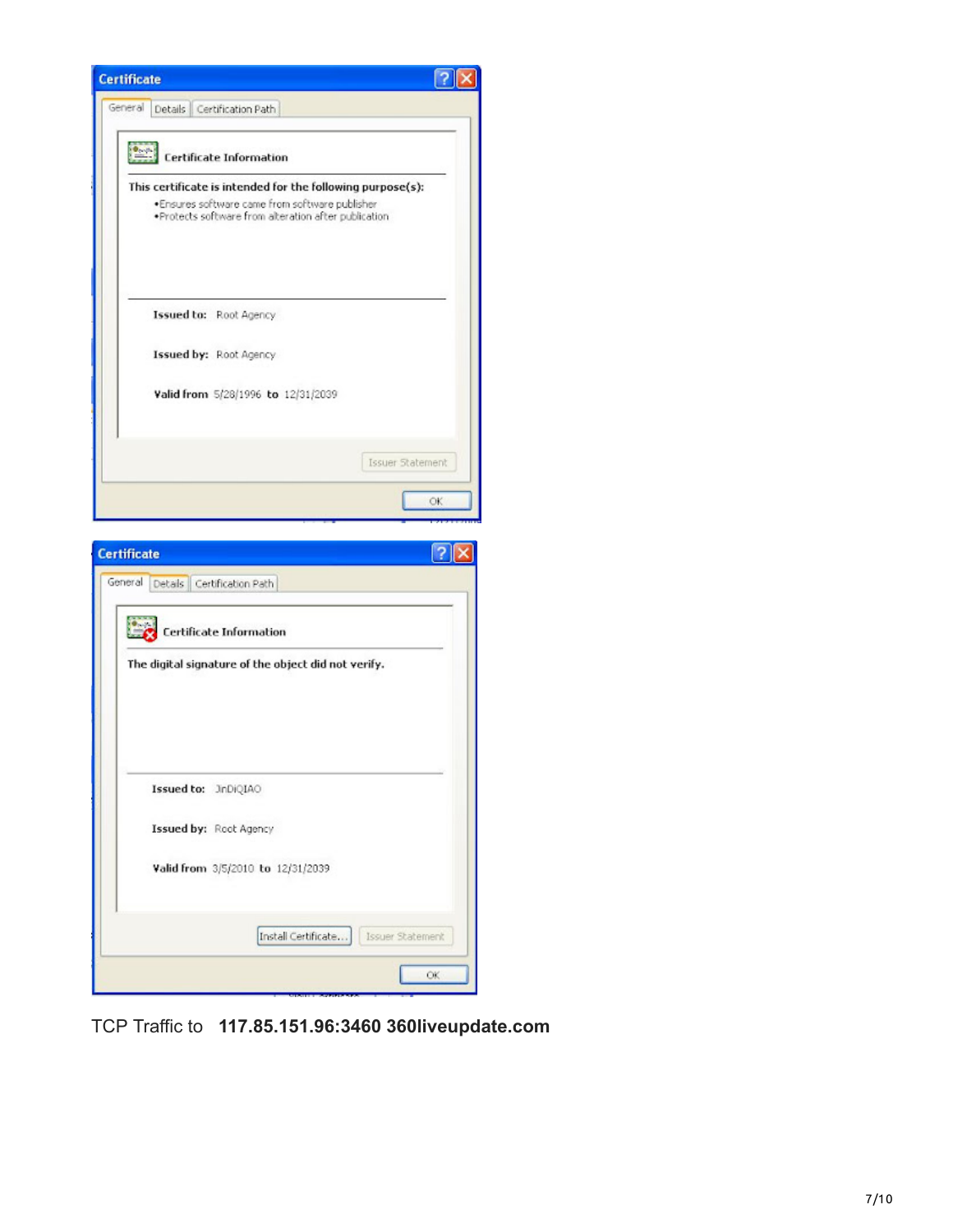| 168 1509, 506423 172, 29, 0, 114                                                                                                                                                                                                                                                                                                                                       |                   | <b>DNS</b>                                   | Standard query A 36011veupdate, com                         |  |  |
|------------------------------------------------------------------------------------------------------------------------------------------------------------------------------------------------------------------------------------------------------------------------------------------------------------------------------------------------------------------------|-------------------|----------------------------------------------|-------------------------------------------------------------|--|--|
| 169 1509, 766529                                                                                                                                                                                                                                                                                                                                                       | 172.29.0.114      | DNS                                          | standard query response A 117.85.151.96                     |  |  |
| 170 1509, 767109 172, 29, 0, 114                                                                                                                                                                                                                                                                                                                                       | 117.85.151.96     | TCP                                          | vfo > edn-manager [SYN] seg=0 Win=64240 Len=0 MSS=1460      |  |  |
| 171 1512, 611195 172, 29.0.114                                                                                                                                                                                                                                                                                                                                         | 117.85.151.96     | <b>TCP</b>                                   | vto > edm-manager [SYN] Seg=0 Win=64240 Len=0 MSS=1460      |  |  |
| 172 1518 027436 172 29 0 114                                                                                                                                                                                                                                                                                                                                           | 117.85.151.96     | TCP                                          | vfo > edm-manager [SYN] Seq=0 Win=64240 Len=0 MSS=1460      |  |  |
| <b>NADARRERIES NAVSKORP</b>                                                                                                                                                                                                                                                                                                                                            | <b>MARATORIES</b> | TCP                                          | edm-manager > td-postman [RST] Seg=1 Win=0 Len=0            |  |  |
| 174 1590, 660585 172, 29, 0, 114                                                                                                                                                                                                                                                                                                                                       | 172.29.0.114      | DNS                                          | Standard query A 36011veupdate, com                         |  |  |
| 175 1590, 912183                                                                                                                                                                                                                                                                                                                                                       |                   | DNS                                          | standard query response A 117.85.151.96                     |  |  |
| 176 1590.912884 172.29.0.114                                                                                                                                                                                                                                                                                                                                           | 117.85.151.96     | TCP                                          | startron > edm-manager [SYN] Seg=0 Win=64240 Len=0 MSS=1460 |  |  |
| 177 1593 877300 172 29 0 114                                                                                                                                                                                                                                                                                                                                           | 117.85.151.96     | TCP                                          | startron > edm-manager [SYN] Seg=0 W1n=64240 Len=0 MSS=1460 |  |  |
| 178 1599, 892318 172.29.0.114                                                                                                                                                                                                                                                                                                                                          | 117.85.151.96     | TCP                                          | startron > edm-manager [SYN] Seq=0 Win=64240 Len=0 MSS=1460 |  |  |
| 179 1628, 122261 117, 85, 151, 96                                                                                                                                                                                                                                                                                                                                      | 172.29.0.114      | <b>TCP</b>                                   | edm-manager > cma [RST] Seg=1 Win=0 Len=0                   |  |  |
| 180 1671, 925712 172, 29, 0, 114                                                                                                                                                                                                                                                                                                                                       |                   | DNS                                          | standard query A 36011veupdate, com                         |  |  |
| 181 1672.175710                                                                                                                                                                                                                                                                                                                                                        | 172.29.0.114      | DNS.                                         | standard query response A 117.85.151.96                     |  |  |
| 182 1672.176362 172.29.0.114                                                                                                                                                                                                                                                                                                                                           | 117.85.151.96     | TCP                                          | nim > edm-manager [SYN] Seg=0 Win=64240 Len=0 MSS=1460      |  |  |
| 183 1675 033453 172 29 0 114                                                                                                                                                                                                                                                                                                                                           | 117.85.151.96     | TCP                                          | nim > edm-manager [SYN] Seg=0 Win=64240 Len=0 MSS=1460      |  |  |
| 184 1681.048248 172.29.0.114                                                                                                                                                                                                                                                                                                                                           | 117.85.151.96     | TCP                                          | nim > edm-manager [SYN] Seq=0 Win=64240 Len=0 MSS=1460      |  |  |
| 185 1708.148487 117.85.151.96                                                                                                                                                                                                                                                                                                                                          | 172.29.0.114      | TCP                                          | edm-manager > optima-vnet [RST] Seq=1 Win=0 Len=0           |  |  |
| Header length: 20 bytes<br>W Differentiated Services Field: 0x00 (DSCP 0x00: Default; ECN: 0x00)<br>Total Length: 40<br>Identification: 0x757d (30077)<br>B Flags: 0x00<br>Fragment offset: 0<br>Time to live: 255<br>Protocol: TCP (0x06)<br>W Header checksum: 0x8d0d [correct]<br>source: 117.85.151.96 (117.85.151.96)<br>Destination: 172.29.0.114 (172.29.0.114) |                   |                                              |                                                             |  |  |
| E Transmission control Protocol, Src Port: edm-manager (3460), DST Port: td-postman (1049), Seg: 1, Len: 0                                                                                                                                                                                                                                                             |                   |                                              |                                                             |  |  |
| Source port: edm-manager (3460)<br>Destination port: td-postman (1049)                                                                                                                                                                                                                                                                                                 |                   |                                              |                                                             |  |  |
| 0000 00 0c 29 e0 1f 2e 00 18 f8 6f ac 09 08 00 45 00<br>0010 00 28 75 7d 00 00 ff 06 8d 0d 75 55 97 60 ac 1d<br>0020 00 72 0d 84 04 19 00 00 00 00 00 00 00 00 00 10 04<br>0030 00 00 e4 fe 00 00 00 00 f2 b4 7d 60                                                                                                                                                    |                   | .CUIUU<br>$\mathbf{F}$<br><b>***********</b> |                                                             |  |  |

#### **360liveupdate.com 117.85.151.96**

360liveupdate.com is a domain controlled by two name servers at oray.net.

Having a total of four IP numbers. All four of them are on different IP networks.

The name server peanutmail.newpeanut.idc stated in SOA record is not in the list of name servers. 360liveupdate.com has one IP number.

ctt.hk, 8jy.cn, ghcn.cn, 33cc.cn, jhcp.cn and at least 56 other hosts share name servers with this domain.

360liveupdate.com is hosted on a server in China.

Reputation is not yet known.It is not listed in any blacklists.Search for 360liveupdate.com.

<http://www.robtex.com/dns/360liveupdate.com.html#whois>

```
Domain Name: 360LIVEUPDATE.COM
Registrar: XIN NET TECHNOLOGY CORPORATION
Whois Server: whois.paycenter.com.cn
Referral URL: http://www.xinnet.com
Name Server: NS1.ORAY.NET
Name Server: NS2.ORAY.NET
Status: ok
Updated Date: 29-jul-2009
Creation Date: 29-jul-2009
Expiration Date: 29-jul-2010
```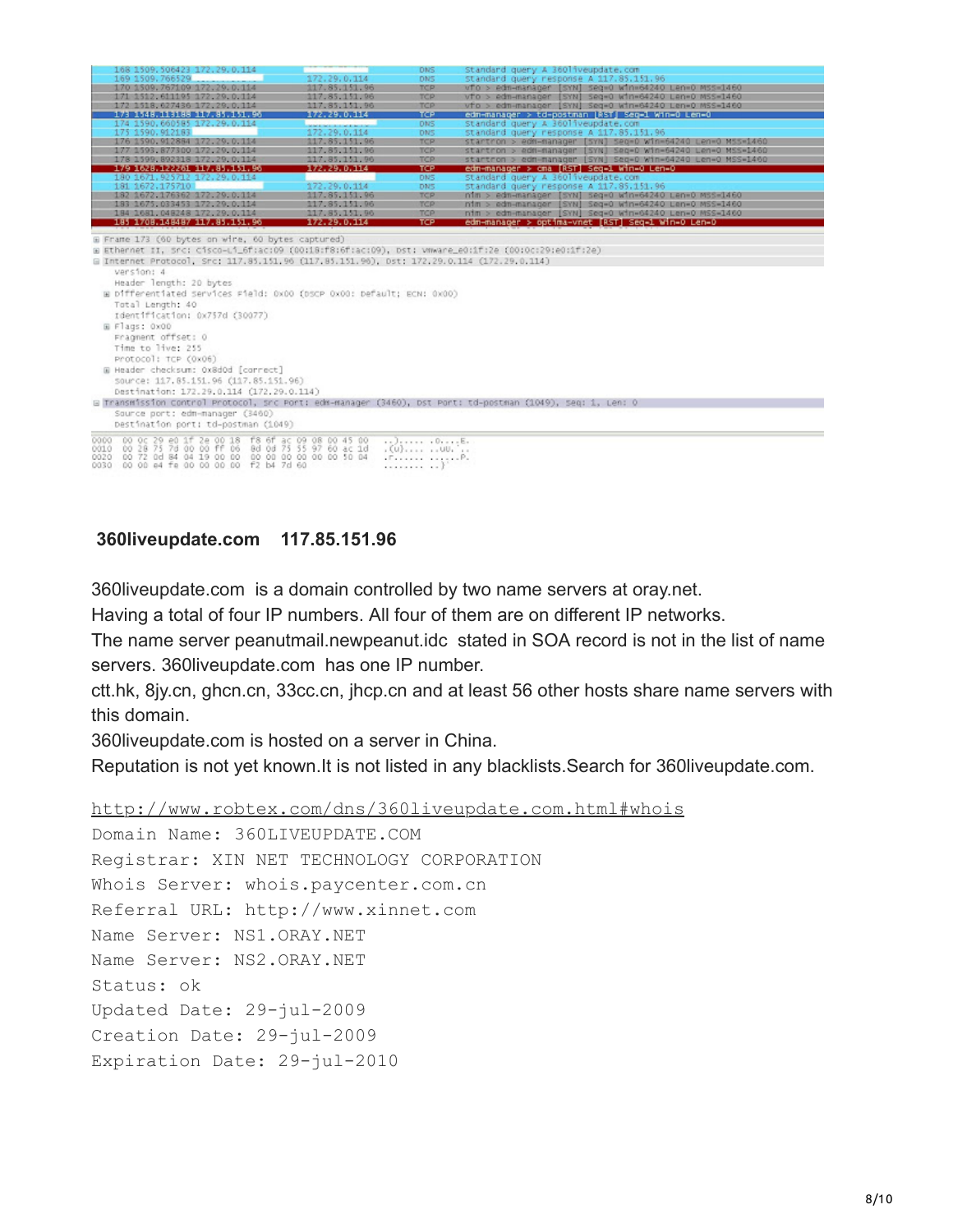Hostname: 117.85.151.96 ISP: CHINANET jiangsu province network Organization: CHINANET jiangsu province network Type: Broadband State/Region: Jiangsu City: Wuxi

==============================================

## **Keylogging**

In a few minutes after the reboot, we find a file named Explorer in the **%systemroot%** Explorer is a text log of all explorer.exe activities. This is a common type of keylogger, see the picture below

| <b>E</b> WINDOWS                                                                                                                                                                                                                                                                                                  | $ \Box$ $\times$              |
|-------------------------------------------------------------------------------------------------------------------------------------------------------------------------------------------------------------------------------------------------------------------------------------------------------------------|-------------------------------|
| File Edit View Favorites Tools Help                                                                                                                                                                                                                                                                               | A.<br>Shortout to             |
| Gast - 0 - 2 D Starth E Folders III-                                                                                                                                                                                                                                                                              | <b>Procreon</b>               |
| Address C C:\WINDOWS                                                                                                                                                                                                                                                                                              | $\vee$ $\rightarrow$ $\infty$ |
| $\wedge$ Name<br>Date Modified =<br>Size Type<br>$\circledast$<br><b>System Tasks</b><br>Explorer<br>6/2/2010 7:37 AM<br>1KB File<br>III WindowsUpdate.log<br>6/2/2010 7:36 AM<br>1,247 KB Text Document<br>Hide the contents of<br><b>em</b><br>$0.$ log<br>018 Test Document<br>6/2/2010 6:44 AM<br>this folder | log file                      |
| 勫<br><b>C</b> Untitled - Notepad                                                                                                                                                                                                                                                                                  |                               |
| File Edit Format View Help<br>۵<br>The winter of our discontent made glorious summer with this sun of York                                                                                                                                                                                                        | typing                        |
| File 4<br>E Explorer - Notepad<br>2309<br>File Edit Format View Help<br>yûse s s s s " öeRunynotepadbEnterb<br>yûse s s s \$ ' seuntitled – NotepadyThe winter of our discontent made glorious summer with this sun of YorkbEnterb<br>typing captured in                                                          |                               |
| $\times$<br>the log                                                                                                                                                                                                                                                                                               |                               |

Vicheck results

<https://www.vicheck.ca/malware.php?hash=4f681733fd9e473c09f967fa87c9faef>

===============================

From: david@humanright-watch.org [mailto: david@humanright-watch.org] On Behalf Of?? Sent: Friday, May 28, 2010 2:31 AMTo: XXXXXXSubject: About EIDHR ProjectOf youEIDHR European project on detailed consultation with my friends in the EU, in order to apply a smooth, they still need to add some information, specific items of information and content outline are attached to the back, and wish you well.Zhang YingFrom: SHARPE Simon (RELEX-BEIJING)Sent: Monday, May 24, 2010 6:15 PMSubject: FW: EIDHR project request for proposalsHello, everybody:

The EU now has a EIDHR projects seek. The purpose of the project is funded projects to promote human rights, covering a wide area. We can share with other interested friends to this information.

The theme of project activitiesThe plan has the following themes will be given priority:1. Thinking, freedom of religion and belief and freedom2. Freedom of speech and freedom of expression, including arts and cultural expression, information and communication rights,